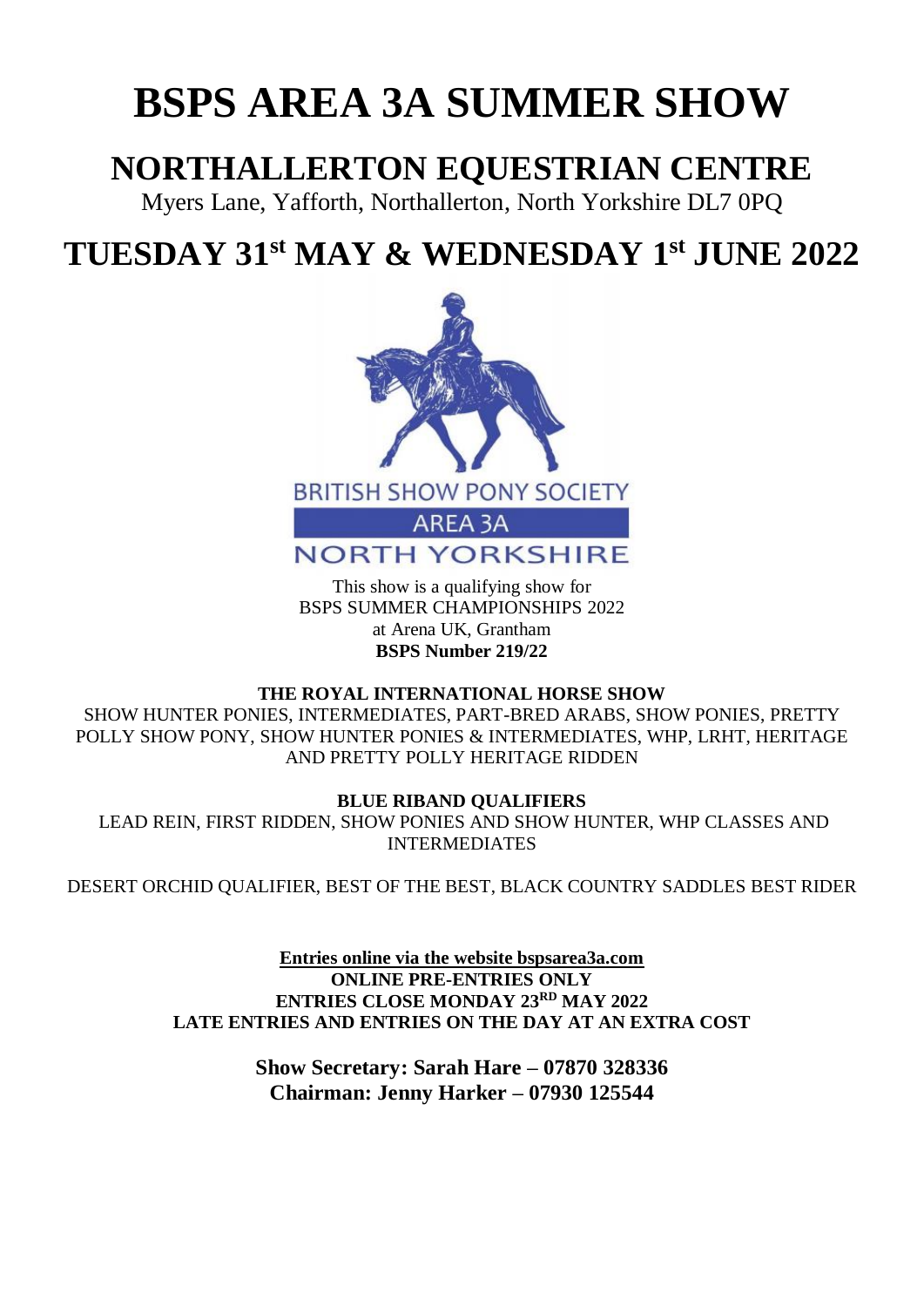### **RULES AND REGULATIONS**

### **Please read all the following information below, prior to entering:**

- You will have to create your own back number(s) for pre-entries. You will be emailed prior to the show with your allocated number(s).
- A timetable with 'not before' times will be produced, prior to the show.
- Except for the RIHS qualifying classes, you do not need to be a member of the BSPS.
- All entry fees are non-refundable. No substitutions will be allowed.

# **DIRECTIONS**

# **USE DL7 0LH IN YOUR SAT NAV TO REACH US**

## PLEASE LEAVE THE A1 AT JUNCTION 51 ONTO THE A684 TOWARDS NORTHALLERTON & FOLLOW THE BROWN TOURIST SIGNS TO NORTHALLERTON EQUESTRIAN CENTRE

PLEASE DO NOT FOLLOW ANY DIRECTIONS THAT SEND YOU THROUGH THE VILLAGE OF THRINTOFT – THIS ROAD IS UNSUITABLE!

PLEASE TURN OFF WHEN YOU SEE THE BROWN TOURIST SIGNS FOR NORTHALLERTON EQUESTRIAN CENTRE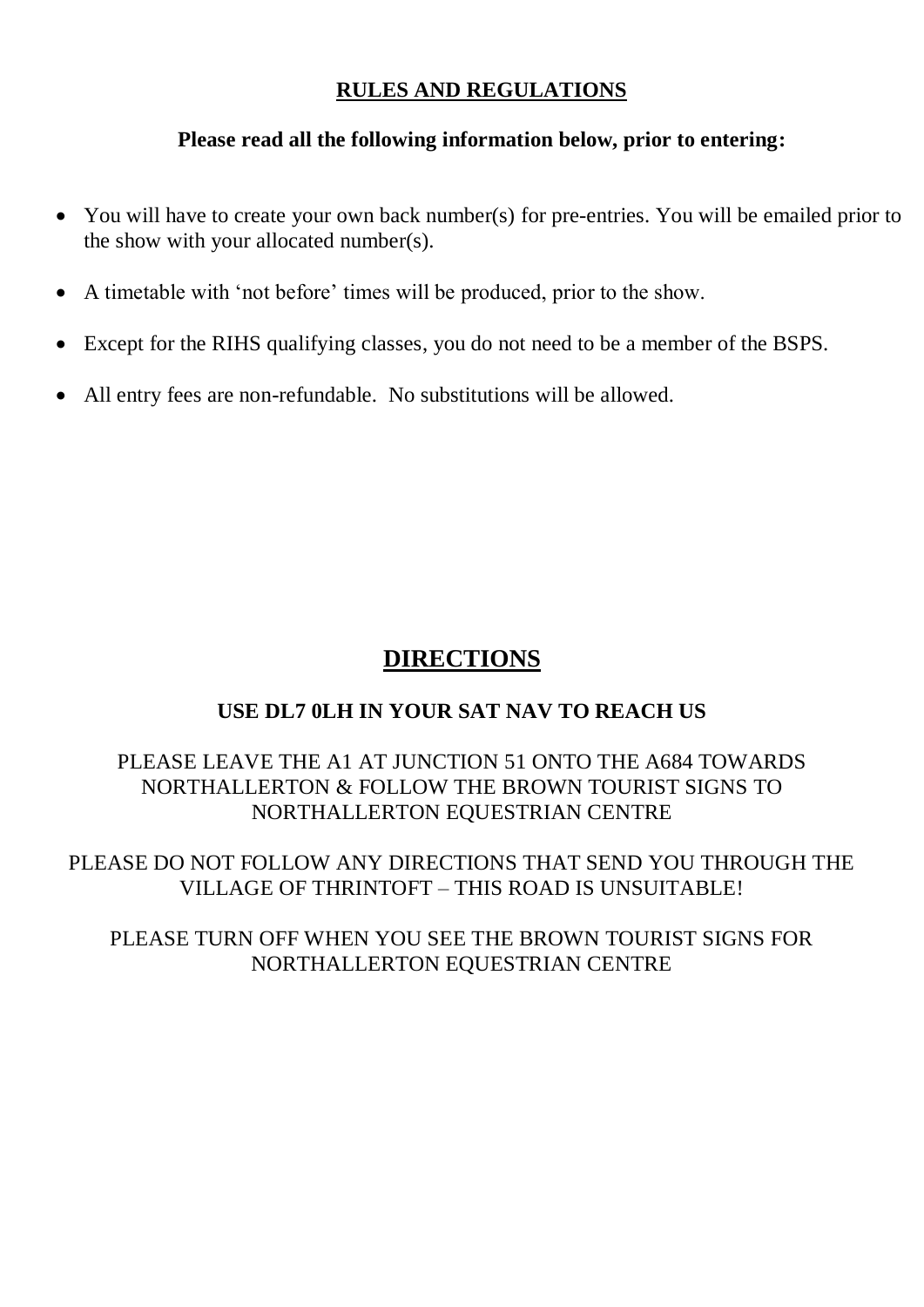#### **ENTRY FEES AND PRIZE MONEY ENTRIES UPTO 23 RD MAY – RIHS CLASSES £40 (INC LEVY £10) NON RIHS £15**

**LATE ENTRIES AND ENTRIES ON THE DAY (CASH ONLY) - RIHS CLASSES £50 (INC LEVY £10) NON RIHS £20**

PRIZE MONEY AS FOLLOWS

RIHS CLASSES 1ST £20, 2ND £15, 3RD £10 NON RIHS CLASSES 1ST £10, 2ND £7, 3RD £5 IF 6 OR LESS ENTRIES IN A CLASS, ONLY 1ST PRIZE MONEY WILL BE AWARDED WITH THE EXCEPTION OF RI QUALIFIERS WHEN  $1^{ST}$  AND  $2^{ND}$  PRIZE MONEY WILL BE AWARDED

ROSETTES TO 6TH PLACE IN RIHS AND 4TH PLACE IN NON-RIHS CLASSES

# **ALL PRIZE MONEY TO BE COLLECTED ON SHOW DAY**

# **FROM THE SECRETARIES OFFICE**

**ANY PRIZE MONEY NOT COLLECTED ON THE DAY WILL BE FORFEITED**

\*\*\*\*\*\*\*\*\*\*\*\*\*\*\*\*\*\*\*\*\*\*\*\*\*\*\*\*\*\*\*\*\*\*\*\*\*\*\*\*\*\*\*\*\*\*\*\*\*\*\*\*\*\*\*\*\*\*\*\*\*\*\*\*\*\*\*\*\*\*\*\*\*\*\*\*\*\*\*\*\*\*

## **PLEASE DO NOT MUCK OUT YOUR HORSEBOXES ON THE SHOWGROUND OR DROP ANY LITTER.**

#### **PLEASE CAN ALL AREA 3A MEMBERS WEAR A RED ARMBAND TO COMPETE FOR AN AREA ROSETTE AND ALL AREA 3A PRIZE WINNERS ARE ELIGIABLE TO COMPETE IN THE AREA SUPREME AT THE END OF THE EACH DAY**

#### **THE JUDGES DECISION IS FINAL**

All competitors and spectators enter the showground at their own risk. No responsibility will be taken for loss, damage or injury to person, property or animals. The organisers of this show have taken reasonable precautions to ensure the health and safety of all those present. For these measures to be effective, everyone must take all reasonable precautions to avoid and prevent accidents occurring and must obey the instructions of the organisers. All exhibitors/competitors compete at their own risk. Correctly secured **British Standard Skull cap/ Riding Hat no's all PAS015, VG1, (BS) EN1384 2017, ASTM F1163 04a onwards, SNELL E2001, SNELL E2016 AS/NZS 3838 2003 onwards – Please see Rule 45 in the 2022 BSPS Rule and Show Handbook**, that meet current safety standards must be worn by riders at all times when mounted. **Body Protectors MUST be worn when jumping in any WHP and WH classes including practice ring at B.S.P.S. Affiliated shows. (Including Tiny Tots, Cradle and Nursery Stakes, WSP, LRWSP and Training Stakes).** Health and safety: this show is run with due regard to health and safety. We request that all exhibitors and members of the public comply with any request, written or verbal, from show officials which pertain to these regulations in their own best interest. Any accident should be reported to a show official immediately.

#### **PLEASE NOTE: ON NO ACCOUNT MUST HORSES OR PONIES BE LEFT TIED TO LORRIES/TRAILERS UNATTENDED.**

BSPS "This show is affiliated the British Show Pony Society and all persons entering, competing or otherwise taking part in BSPS classes, whether or not members of the BSPS are subject to the constitution and rules of the BSPS including the disciplinary procedures and shall be deemed to have consented to the jurisdiction of the BSPS.

Any pony taking part in classes judged under BSPS rules will be liable to dope testing.

#### **RIHS QUALIFIERS**

This show is a qualifier for the 2022 RIHS. The highest placed pony (not already qualified) from the first three ponies in the open SP classes, open lead rein hunter type, open SHP classes, open intermediate SRT, SH & WH, Anglo & part bred Arab, open NS, open WHP classes, Heritage LR and FR & Ridden, Heritage M&M Pretty Polly Lead Rein & First Ridden classes, Pretty Polly Heritage Ridden Mixed Breeds, Pretty Polly mixed height SP & SHP will qualify.

Owners and riders must be BSPS members and the pony registered with the BSPS to compete in classes with qualification for RIHS and animals must be registered with the BSPS, except for the Anglo Part Bred Arab classes who must be registered with the AHS.

**BSPS QUALIFIERS**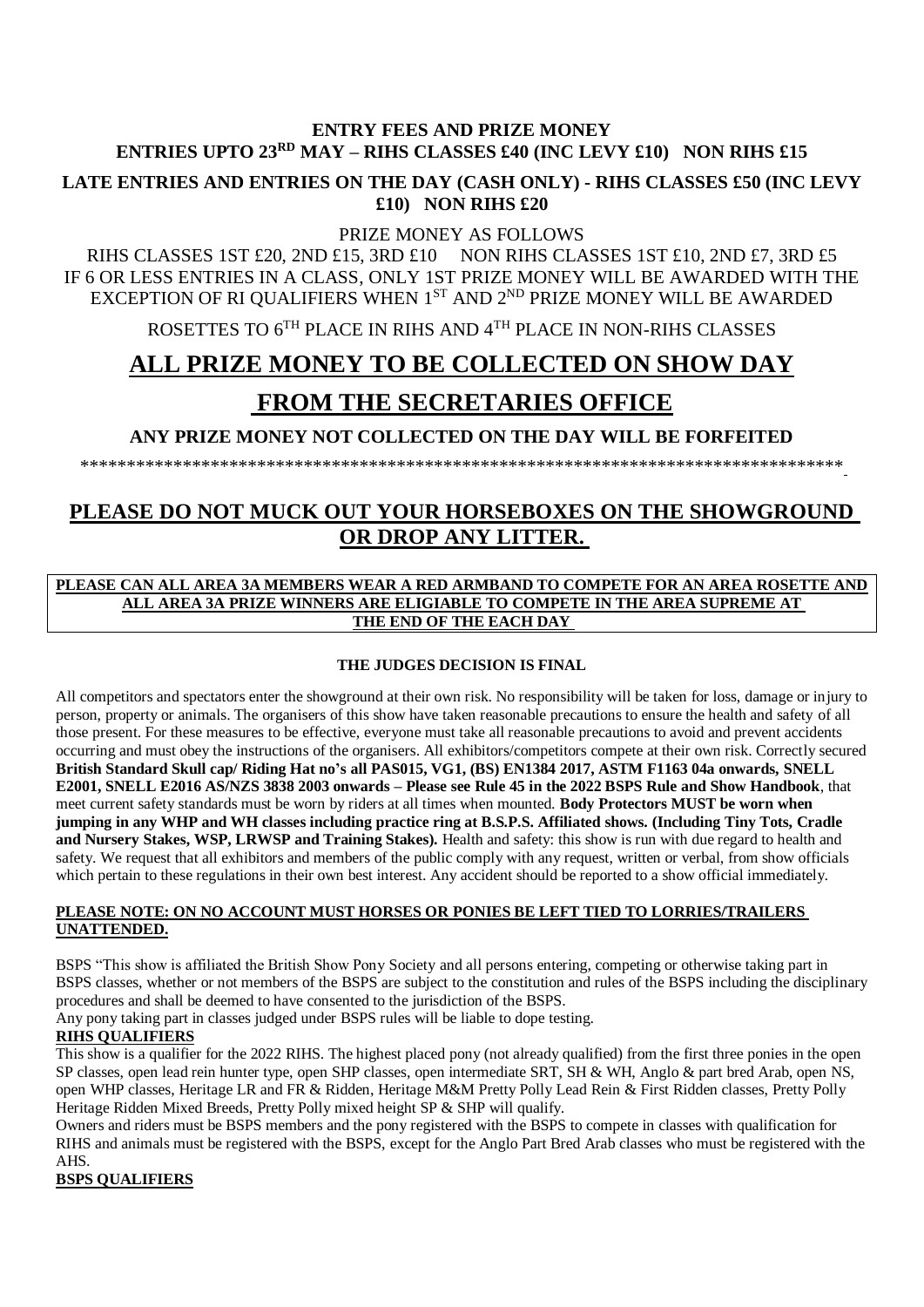This show is a qualifier for the 2022 BSPS Championship show to be held at Arena UK. The 1<sup>st</sup> and  $2<sup>nd</sup>$  prize winners only in the following classes – Open lead rein and open first ridden, open 128/138/148cm SP, open 122/133/143/153cm SHP, open nursery stakes, open 133,143,153 WHP classes will qualify.

1<sup>st</sup>, 2<sup>nd</sup> and 3<sup>rd</sup> prize winners in the following classes: Open Intermediate SRT, WH, SHT classes, Cradles Stakes will qualify. MIXED HEIGHT CLASSES. The 1<sup>st</sup>, 2<sup>nd</sup>, 3<sup>rd</sup> and 4<sup>th</sup> placed ponies will qualify for the BSPS Championship show, provided the animal is registered in accordance with rules 21 and 26 and ridden by a BSPS member.

#### **THE BSPS CLASSIC SERVICES GROUP CHALLENGE**

BSPS Rule 454 in the 2022 BSPS Rule and Show Handbook

This show is a qualifier for the B.S.P.S. Classic Services Group Challenge. Animals must qualify for the Challenge by attending any B.S.P.S. affiliated show and competing in the appropriate class:- Open Lead Rein, First Ridden, Lead Rein of Hunter Type, Open Show Pony, SHP, Cradle and Nursery Stakes, WHP, Intermediate SRT, SH and WH and Open Heritage Lead Rein, First Ridden, Ridden and WHP classes. Ponies must not have qualified for the 2022 Horse of the Year Show. If a pony qualifies for the Horse of the Year Show it will forfeit its qualification for the Classic Services Group Challenge.

#### **THE BSPS "BINKS FAMILY" CHAMPION OF CHAMPIONS**

The 1st Prize winners in the following classes will qualify for The Binks Family Champion of Champions :- Open Lead Rein, First Ridden, Open Show Ponies, Open WHP, Open SHP, Open LRHT, Open Intermediate SH, SRT and WH and Open Heritage Lead Rein, First Ridden, Ridden and WHP Classes

#### **THE BSPS "THE WHITE COMPANY" MINI WHP CHAMPION OF CHAMPIONS**

The 1st prize winners in the Open Cradle and Nursery Stakes will qualify for The White Company Mini WHP Champion of Champions.

**BSPS BLUE RIBAND PONY OF THE YEAR** This show is a qualifier for the BSPS Blue Riband Pony of the Year. The 1<sup>st</sup> and 2<sup>nd</sup> placed ponies in the open lead rein, open first ridden, open 128/138/148cm show pony and open 122/133/143/153cm show hunter pony, open 133/143/153cm WHP, intermediate SRT, SH and WH classes will qualify. Owners and riders must be BSPS members and the pony registered with the BSPS to compete in classes with Blue Riband Qualification.

**BSPS BEST OF THE BEST** Best of the Best Area Supreme Championship, the Area champion from each day will compete at the BSPS Summer Championship Show 2022. All ponies/horses competing must be owned, registered and ridden by Area 3A members.

**BSPS Desert Orchid WHP Qualifier** This show is a qualifier for the BSPS Desert Orchid WHP of the Year

**THE 'BRYONY GRIBBIN' SUPREME PRETTY POLLY RIDDEN CHAMPIONSHIP** The final to be held at the North of England Summer Show. **Kindly sponsored by The Gribbin Family.** 

The 1 st and 2nd Day Pretty Polly Champions will qualify**.** If the Champion has already qualified, then the Reserve Champion will go forward. Only the Champion or Reserve Champion will qualify.

**THE 'GRIBBIN FAMILY' SUPREME RIDDEN PONY CHAMPIONSHIP** The final to be held at the North of England Summer Show. **Kindly sponsored by The Gribbin Family.**

The SHP Champion will qualify. If the Champion has already qualified, then the Reserve Champion will go forward. Only the Champion or Reserve Champion will qualify.

**THE 'ANDREWS FAMILY' SUPREME RIDDEN MOUNTAIN & MOORLAND CHAMPIONSHIP**. The final to be held at the North of England Summer Show. **Kindly sponsored by The Andrews Family.** 

The Champion Open Ridden M  $\&$  M will qualify. If the Champion has already qualified then the Reserve Champion will go forward. Only the Champion or Reserve Champion will qualify.

The judges named in this schedule have accepted the invitation to judge, but the committee reserve the right to appoint a substitute for any judge unable to attend. Whilst every effort is made to avoid clashing, competitors must decide which class to compete in if this is unavoidable. CLASSES WILL NOT BE DELAYED FOR EXHIBITORS WHO HAVE NOT MADE THIS PROVISION.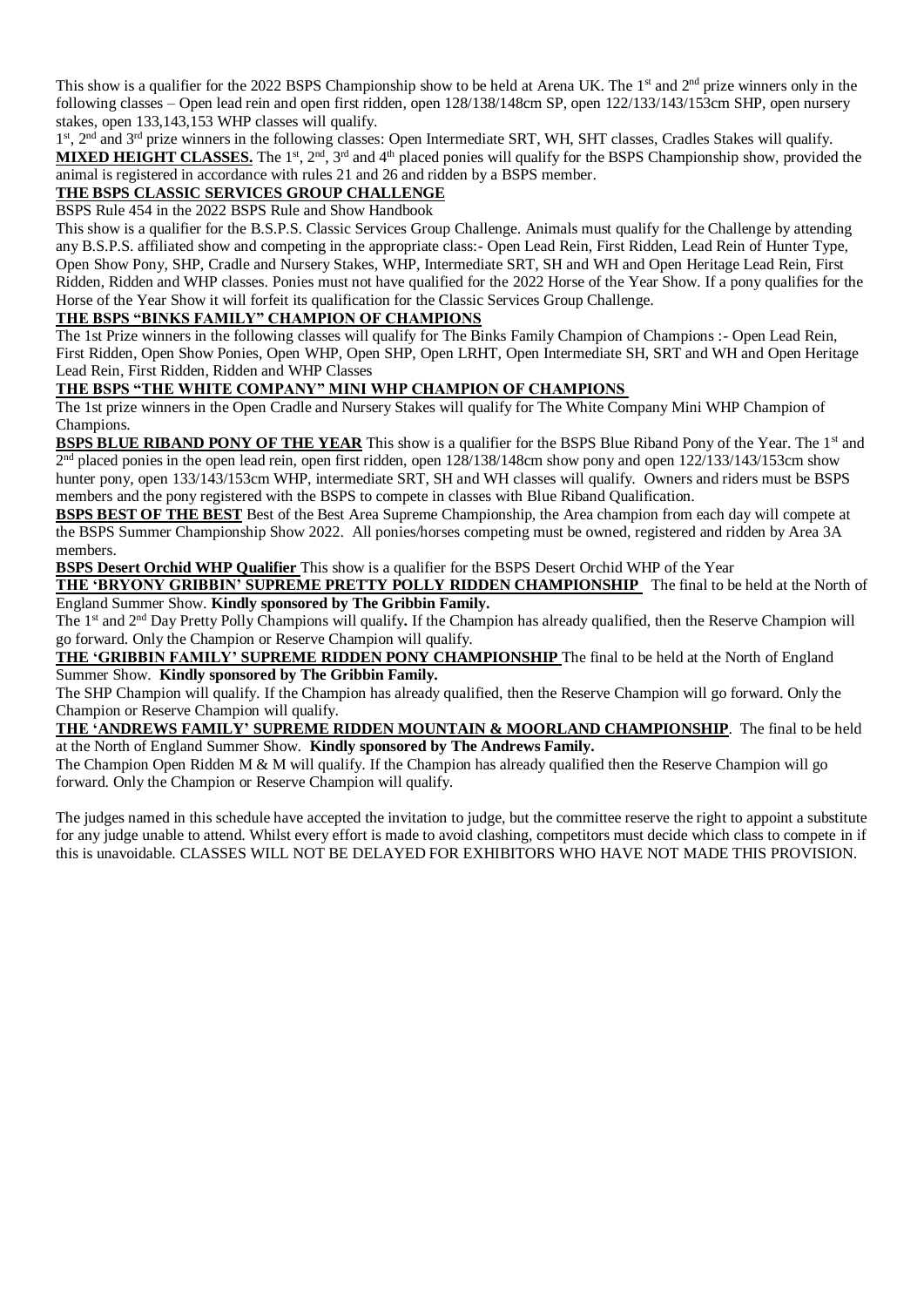# **DAY ONE – TUESDAY 31ST MAY**

#### **WORKING HUNTER PONIES**

#### **BODY PROTECTORS MUST BE WORN IN ALL WHP CLASSES**

#### **Course Builder: Tina Walker JUDGES: Mrs R Hetherington & Mr J Cochrane**

**Class 1** BSPS CRADLE STAKES. Mare or Gelding, 4 years old and over, not exceeding 122cms. Suitable to be ridden by a rider not to have attained not to have attained their 11th birthday before 1st January in the current year.

#### **RIHS WORKING HUNTER PONY CLASSES**

**Class 2** BSPS RIHS NURSERY STAKES. Mare or Gelding, 4 years old and over, not exceeding 133cms. Suitable to be ridden by a rider not to have attained not to have attained their 12th birthday before 1st January in the current year.

#### Mini championship:  $1^{\text{st}}$  and  $2^{\text{nd}}$  prize winners from classes 1  $\&$  2 to compete.

- **Class 3** BSPS MIXED HEIGHT NOVICE WHP Mare or Gelding 4 years old and over not exceeding 158cms. Riders must jump in the correct height section and be the correct age for the height of animal they ride. Riders may ride more than one pony providing the animals are in a different height section. Riders must declare if they are competing in the 153cms or the intermediate section.
- **Class 4** BSPS RIHS OPEN WORKING HUNTER PONY. Mare or Gelding 4 years or over not exceeding 133cms. Suitable to be ridden by a rider not to have attained their  $14<sup>th</sup>$  birthday before  $1<sup>st</sup>$  January in the current year.
- **Class 5** BSPS RIHS OPEN WORKING HUNTER PONY. Mare or Gelding 4 years or over exceeding 133cms and not exceeding 143cms. Suitable to be ridden by a rider not to have attained their  $17<sup>th</sup>$ birthday before  $1<sup>st</sup>$  January in the current year.
- **Class 6** BSPS RIHS OPEN WORKING HUNTER PONY. Mare or Gelding 4 years or over exceeding 143cms and not exceeding 153cms. Suitable to be ridden by a rider not to have attained their 20th birthday before  $1<sup>st</sup>$  January in the current year.
- **Class 7** BSPS RIHS INTERMEDIATE WORKING HUNTER. Mare or Gelding 4 years or over exceeding 148cms and not exceeding 158cms. Suitable to be ridden by a rider not to have attained their 25th birthday before 1<sup>st</sup> January in the current year.

#### Championship:  $1<sup>st</sup>$  and  $2<sup>nd</sup>$  Prize winners from classes 4-7 to compete.

**Class 8** BSPS MIXED HEIGHT OPEN WHP/INTERMEDIATE WH, Mare or gelding 4 years old and over not exceeding 158cms. Riders must jump in the correct height section and be the correct age for the height of the animal they ride. Riders may ride more than one pony providing the animals are in a different height section. Riders must declare if they are competing in the 153cms or the intermediate section. The 1st prize winner from class 8 will qualify for the **BSPS Binks Family Champion of Champions.**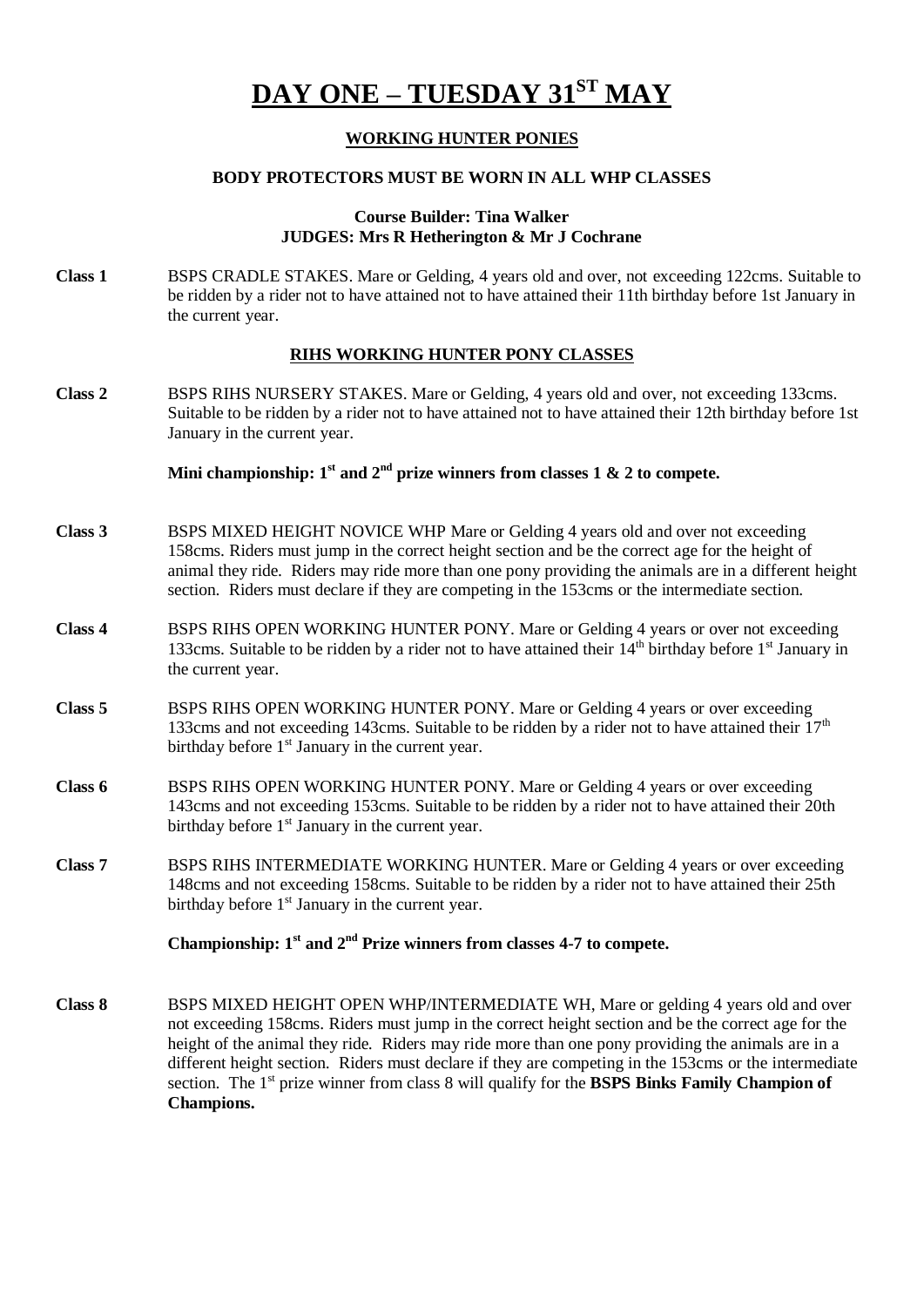#### **OPEN HERITAGE WORKING HUNTER PONY CLASSES JUDGE: Mrs N Shuttleworth**

- **Class 9** BSPS HERITAGE MOUNTAIN & MOORLAND OPEN CRADLE STAKES. Registered Pure Bred Ponies 4 years old and over, not exceeding 122cms. Suitable to be ridden by a rider not to have attained their  $11<sup>th</sup>$  birthday before  $1<sup>st</sup>$  January in the current year.
- **Class 10** BSPS HERITAGE MOUNTAIN & MOORLAND OPEN NURSERY STAKES. Registered Pure Bred Ponies 4 years old and over, not exceeding 133cms. Suitable to be ridden by a rider not to have attained their 13th birthday before 1<sup>st</sup> January in the current year.

Mini championship:  $1<sup>st</sup>$  and  $2<sup>nd</sup>$  prize winners from classes 9 & 10 to compete.

- **Class 11** BSPS HERITAGE MOUNTAIN AND MOORLAND NOVICE WHP. MIXED HEIGHT. Registered Pure Bred Ponies 4 years old or over. Riders any age. Ponies must jump in their correct height section. Riders may ride more than one pony providing the animals are of a different height section.
- **Class 12** BSPS HERITAGE MOUNTAIN AND MOORLAND OPEN WHP. MIXED HEIGHT. Registered Pure Bred Ponies 4 years old or over. Riders any age. Ponies must jump in their correct height section. Riders may ride more than one pony providing the animals are of a different height section.

#### **RIHS HERITAGE PRETTY POLLY CLASSES JUDGE: Mr J Harforth**

- **Class 13** BSPS RIHS HERITAGE M&M PRETTY POLLY LEADING REIN. Registered Pure Bred Mare or Gelding, 4 years old or over, not exceeding 122cms. Suitable to be ridden by a rider not to have attained their  $9<sup>th</sup>$  birthday before  $1<sup>st</sup>$  January in the current year.
- **Class 14** BSPS RIHS HERITAGE M&M PRETTY POLLY FIRST RIDDEN. Registered Pure Bred Mare or Gelding, 4 years old and over, not exceeding 128cms. Suitable to be ridden by a rider not to have attained their  $12<sup>th</sup>$  birthday before  $1<sup>st</sup>$  January in the current year.

**Mini championship:**  $1^{\text{st}}$  and  $2^{\text{nd}}$  prize winners from classes 13 & 14 to compete.

**Class 15** BSPS RIHS HERITAGE M&M PRETTY POLLY RIDDEN MIXED BREEDS. Registered Pure Bred Dartmoor, Exmoor, Shetland, Welsh Section A or B, Connemara, Dales, Fells, Highland, New Forest, Welsh Section C or D ponies, 4 years old or over. Rider any age.

#### **OPEN HERITAGE RIDDEN CLASSES JUDGE: Mr J Harforth**

- **Class 16** BSPS HERITAGE MOUNTAIN AND MOORLAND OPEN LEAD REIN. Registered Pure Bred Mare or Gelding 4 years old or over, not exceeding 122cms. Suitable to be ridden by a rider not to have attained their 9th birthday before  $1<sup>st</sup>$  January in the current year.
- **Class 17** BSPS HERITAGE MOUNTAIN AND MOORLAND OPEN FIRST RIDDEN. Registered Pure Bred Mare or Gelding 4 years old or over, not exceeding 128cms. Suitable to be ridden by a rider not to have attained their 12th birthday before  $1<sup>st</sup>$  January in the current year.

#### **Mini championship: 1st and 2nd prize winners from classes 16 & 17 to compete.**

**Class 18** BSPS HERITAGE MOUNTAIN & MOORLAND OPEN RIDDEN MIXED BREEDS. Registered Pure Bred Ponies, 4 years old or over. Riders any age.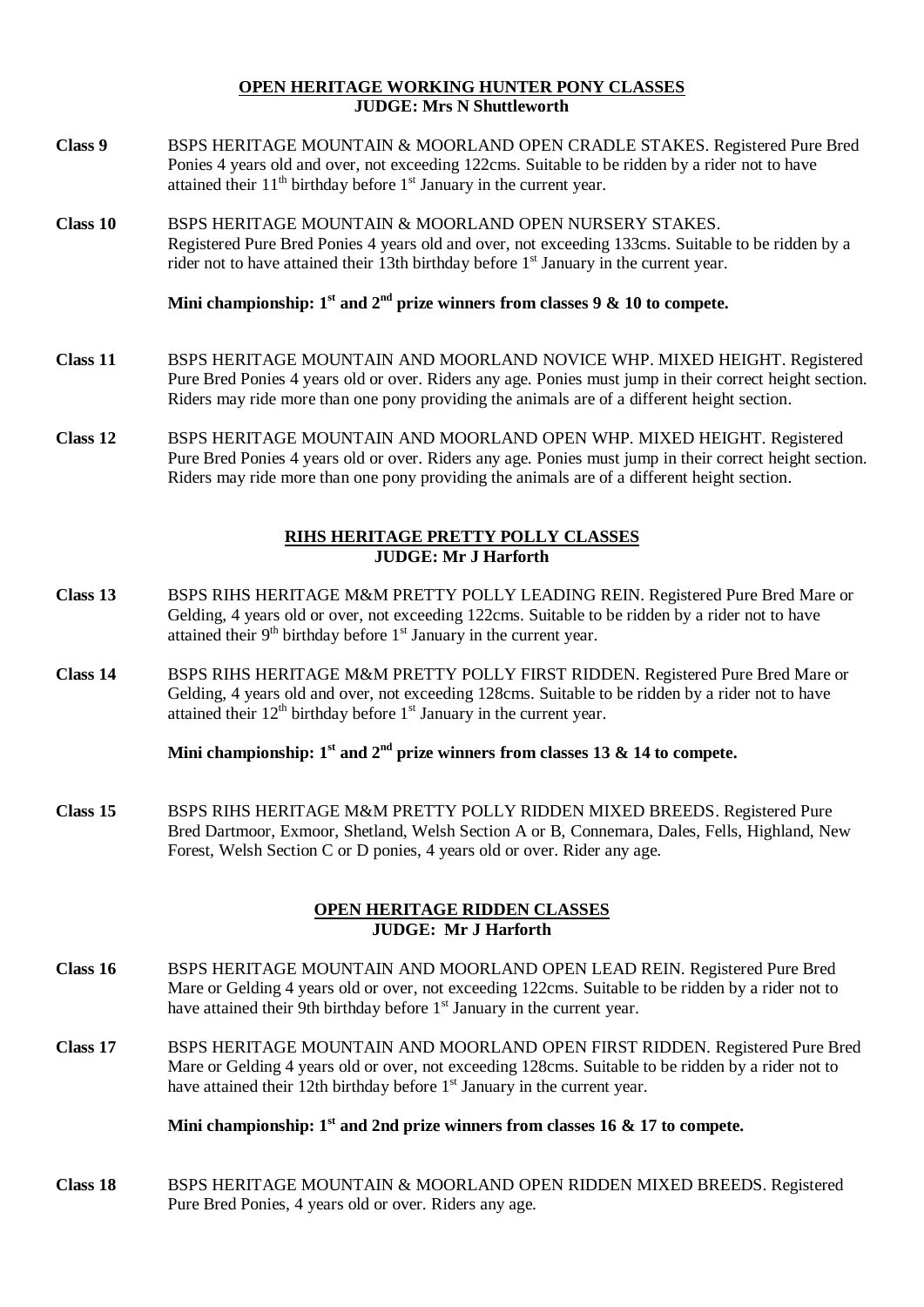#### **RIHS HERITAGE MOUNTAIN & MOORLAND RIDDEN CLASSES JUDGE: Mr K Morris**

- **Class 19** BSPS RIHS HERITAGE MOUNTAIN AND MOORLAND OPEN LEAD REIN. Registered Pure Bred Mare or Gelding 4 years or over, not exceeding 122cms. Suitable to be ridden by a rider not to have attained their 9th birthday before 1st January in the current year.
- **Class 20** BSPS RIHS HERITAGE MOUNTAIN AND MOORLAND OPEN FIRST RIDDEN. Registered Pure Bred Mare or Gelding 4 years or over, not exceeding 128cms. Suitable to be ridden by a rider not to have attained their 12th birthday before 1st January in the current year.

**Mini championship: 1st and 2nd prize winners from classes 19 & 20 to compete.** 

- **Class 21** BSPS RIHS HERITAGE MOUNTAIN & MOORLAND OPEN RIDDEN CLASS. Registered Pure Bred Dartmoor, Exmoor and Shetland Ponies, 4 years old or over. Riders any age.
- **Class 22** BSPS RIHS HERITAGE MOUNTAIN & MOORLAND OPEN RIDDEN CLASS. Registered Pure Bred Welsh Section A & B Ponies, 4 years old or over. Riders any age.
- **Class 23** BSPS RIHS HERITAGE MOUNTAIN & MOORLAND OPEN RIDDEN CLASS. Registered Pure Bred Welsh Section C & D Ponies, 4 years old or over. Riders any age.
- **Class 24** BSPS RIHS HERITAGE MOUNTAIN & MOORLAND OPEN RIDDEN CLASS. Registered Pure Bred New Forest and Connemara Ponies, 4 years old or over. Riders any age.
- **Class 25** BSPS RIHS HERITAGE MOUNTAIN & MOORLAND OPEN RIDDEN CLASS. Registered Pure Bred Fells, Dales and Highland Ponies, 4 years old or over. Riders any age.

Championship:  $1<sup>st</sup>$  and  $2<sup>nd</sup>$  prize winners from classes 21-25 to compete.

#### **3A MEMBERS CHAMPIONSHIP – Highest placed area 3A member from each class to compete. The Champion will go forward to the BSPS Best of the Best Supreme Championship at the 2022 BSPS Summer Championship show.**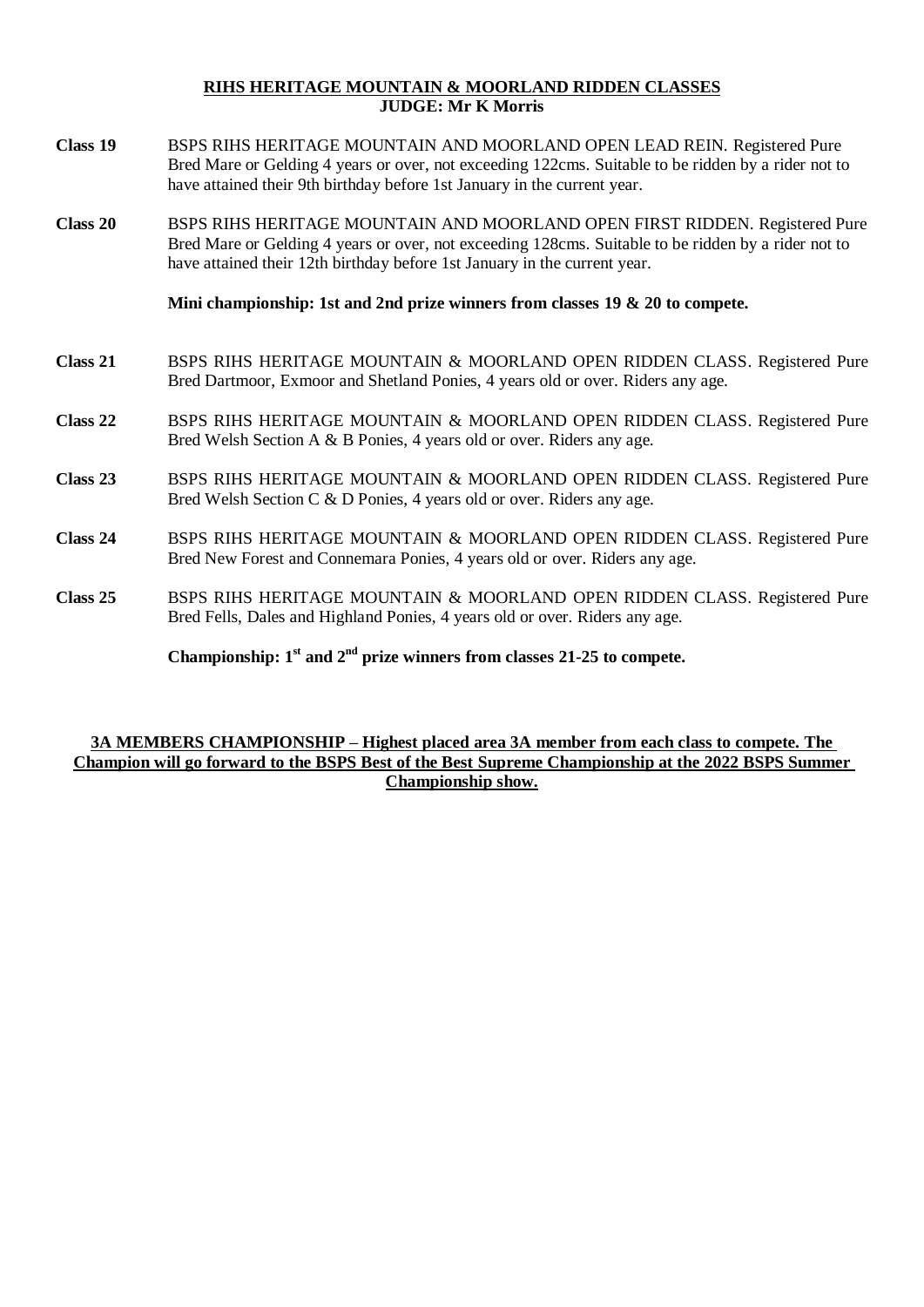# **DAY TWO – WEDNESDAY 1 ST JUNE**

#### **RIHS INTERMEDIATE CLASSES JUDGE: Ms C Pearsall**

- **Class 26** BSPS RIHS Small Intermediate Show Riding Type. Mare or Gelding, 4 years old or over, exceeding 146cms but not exceeding 153cms. Suitable to be ridden by a rider not to have attained their 25<sup>th</sup> birthday before  $1<sup>st</sup>$  January in the current year.
- **Class 27** BSPS RIHS Large Intermediate Show Riding Type. Mare or Gelding, 4 years old or over, exceeding 153cms but not exceeding 158cms. Suitable to be ridden by a rider not to have attained their  $25<sup>th</sup>$ birthday before  $1<sup>st</sup>$  January in the current year.
- **Class 28** BSPS RIHS Open Intermediate Show Hunter. Mare or Gelding, 4 years old or over, exceeding 148cms and not exceeding 158cms. Suitable to be ridden by a rider not to have attained their  $25<sup>th</sup>$ birthday before  $1<sup>st</sup>$  January in the current year.

**Championship: 1st and 2nd prize winners from classes 26-28 to compete.**

#### **RIHS ANGLO AND PART BRED ARAB CLASSES JUDGE: Ms C Pearsall**

- **Class 29** BSPS RIHS RIDDEN ANGLO AND PART BRED ARAB. Mare, stallion or gelding, 4 years old or over, not exceeding 148cms. Riders any age.
- **Class 30** BSPS RIHS RIDDEN ANGLO AND PART BRED ARAB. Mare, stallion or gelding, 4 years old or over, exceeding 148cms. Riders any age.

**Championship:**  $1^{\text{st}}$  **and**  $2^{\text{nd}}$  **prize winners from classes 29 & 30** to compete.

#### **RIHS SHOW PONY CLASSES JUDGE: Mrs K Pickles**

- **Class 31** BSPS RIHS OPEN SHOW PONY. Mare or Gelding, 4 years old and over, not exceeding 128cms. Suitable to be ridden by a rider not to have attained their  $13<sup>th</sup>$  birthday before  $1<sup>st</sup>$  January in the current year.
- **Class 32** BSPS RIHS OPEN SHOW PONY. Mare or Gelding, 4 years old and over, exceeding 128cms but not exceeding 138cms. Suitable to be ridden by a rider not to have attained their  $15<sup>th</sup>$  birthday before  $1<sup>st</sup>$ January in the current year.
- **Class 33** BSPS RIHS OPEN SHOW PONY. Mare or Gelding, 4 years old and over, exceeding 138cms but not exceeding 148cms. Suitable to be ridden by a rider not to have attained their  $17<sup>th</sup>$  birthday before  $1<sup>st</sup>$ January in the current year.

Championship:  $1<sup>st</sup>$  and  $2<sup>nd</sup>$  prize winners from classes 31-33 to compete.

#### **RIHS SHOW HUNTER PONY CLASSES JUDGE: Mrs J Brown**

**Class 34** BSPS RIHS OPEN PONY OF SHOW HUNTER TYPE. Mare or Gelding, 4 years old and over, not exceeding 122cms. Suitable to be ridden by a rider not to have attained their  $12<sup>th</sup>$  birthday before  $1<sup>st</sup>$ January in the current year.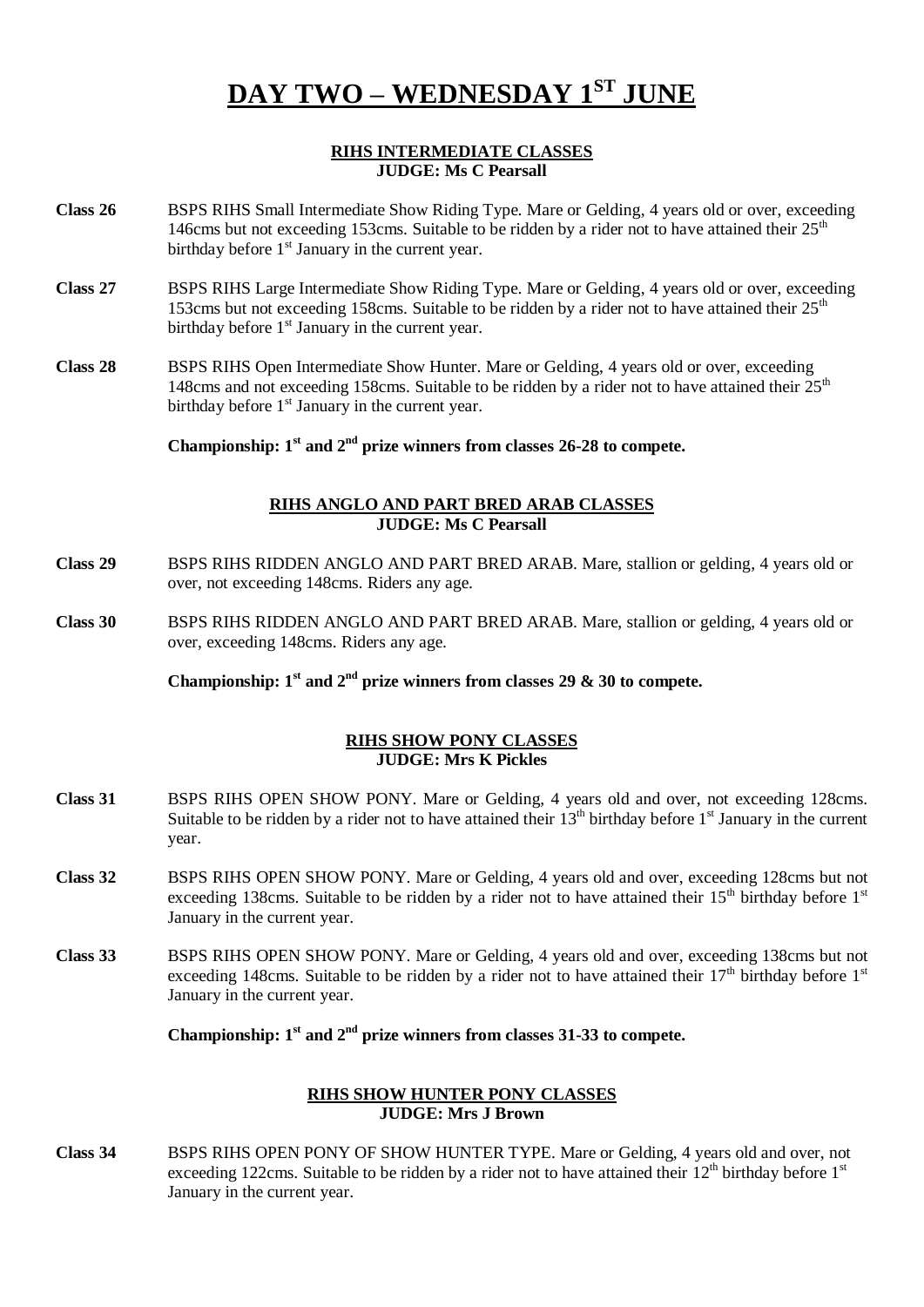- **Class 35** BSPS RIHS OPEN PONY OF SHOW HUNTER TYPE. Mare or Gelding 4 years old and over, exceeding 122cms but not exceeding 133cms. Suitable to be ridden by a rider not to have attained their  $14<sup>th</sup>$  birthday before  $1<sup>st</sup>$  January in the current year.
- **Class 36** BSPS RIHS OPEN PONY OF SHOW HUNTER TYPE. Mare or Gelding, 4 years old and over, exceeding 133cms but not exceeding 143cms. Suitable to be ridden by a rider not to have attained their  $17<sup>th</sup>$  birthday before  $1<sup>st</sup>$  January in the current year.
- **Class 37** BSPS RIHS OPEN PONY OF SHOW HUNTER TYPE. Mare or Gelding, 4 years old and over, exceeding 143cms but not exceeding 153cms. Suitable to be ridden by a rider not to have attained their  $20<sup>th</sup>$  birthday before  $1<sup>st</sup>$  January in the current year.

**Championship: 1 st and 2nd prize winners from classes 34-37 to compete.**

#### **RIHS LEAD REIN OF HUNTER TYPE CLASS JUDGE: Mrs K Pickles**

**Class 38** BSPS RIHS LEAD REIN PONY OF HUNTER TYPE. Mare or Gelding, 4 years old and over, not exceeding 122cms. Suitable to be ridden by a rider not to have attained their  $9<sup>th</sup>$  birthday before  $1<sup>st</sup>$ January in the current year.

#### **RIHS PRETTY POLLY CLASSES JUDGE: Mrs K Pickles**

- **Class 39** BSPS RIHS PRETTY POLLY MIXED HEIGHT SHOW PONY. Mare or Gelding, 4 years old and over, not exceeding 148cms. Riders in the 128cms class must not have attained their 13<sup>th</sup> birthday before 1<sup>st</sup> January in the current year. Riders on ponies exceeding 128cms must not have attained their  $18<sup>th</sup>$  birthday before  $1<sup>st</sup>$  January in the current year.
- **Class 40** BSPS RIHS PRETTY POLLY MIXED HEIGHT SHP. Mare or Gelding, Mare or Gelding, 4 years old and over, exceeding 133cms but not exceeding 153cms. Riders not to have attained their  $20<sup>th</sup>$  birthday before  $1<sup>st</sup>$  January in the current year.
- **Class 41** BSPS RIHS PRETTY POLLY INTERMEDIATE SRT/SH. Mare or Gelding, 4 years old and over, exceeding 146cms but not exceeding 158cms Suitable to be ridden by a rider not to have attained their 25<sup>th</sup> birthday before 1<sup>st</sup> January in the current year This class to incorporate SRT and Intermediate SH.

**Championship: 1st and 2nd prize winners from classes 39-41 to compete.** 

#### **OPEN MINI SHOW HUNTER PONY CLASSES JUDGE: Mrs K Pickles**

- **Class 42** BSPS LEAD REIN PONY OF HUNTER TYPE. Mare or Gelding, 4 years old and over, not exceeding 122cms. Suitable to be ridden by a rider not to have attained their  $9<sup>th</sup>$  birthday before  $1<sup>st</sup>$  January in the current year.
- **Class 43** BSPS OPEN FIRST PONY OF SHOW HUNTER TYPE. Mare or Gelding, 4 years old and over, not exceeding 122cms. Suitable to be ridden by a rider not to have attained their 10th birthday before the 1<sup>st</sup> January in the current year.

Mini championship:  $1<sup>st</sup>$  and  $2<sup>nd</sup>$  prize winners from classes 42 & 43 to compete.